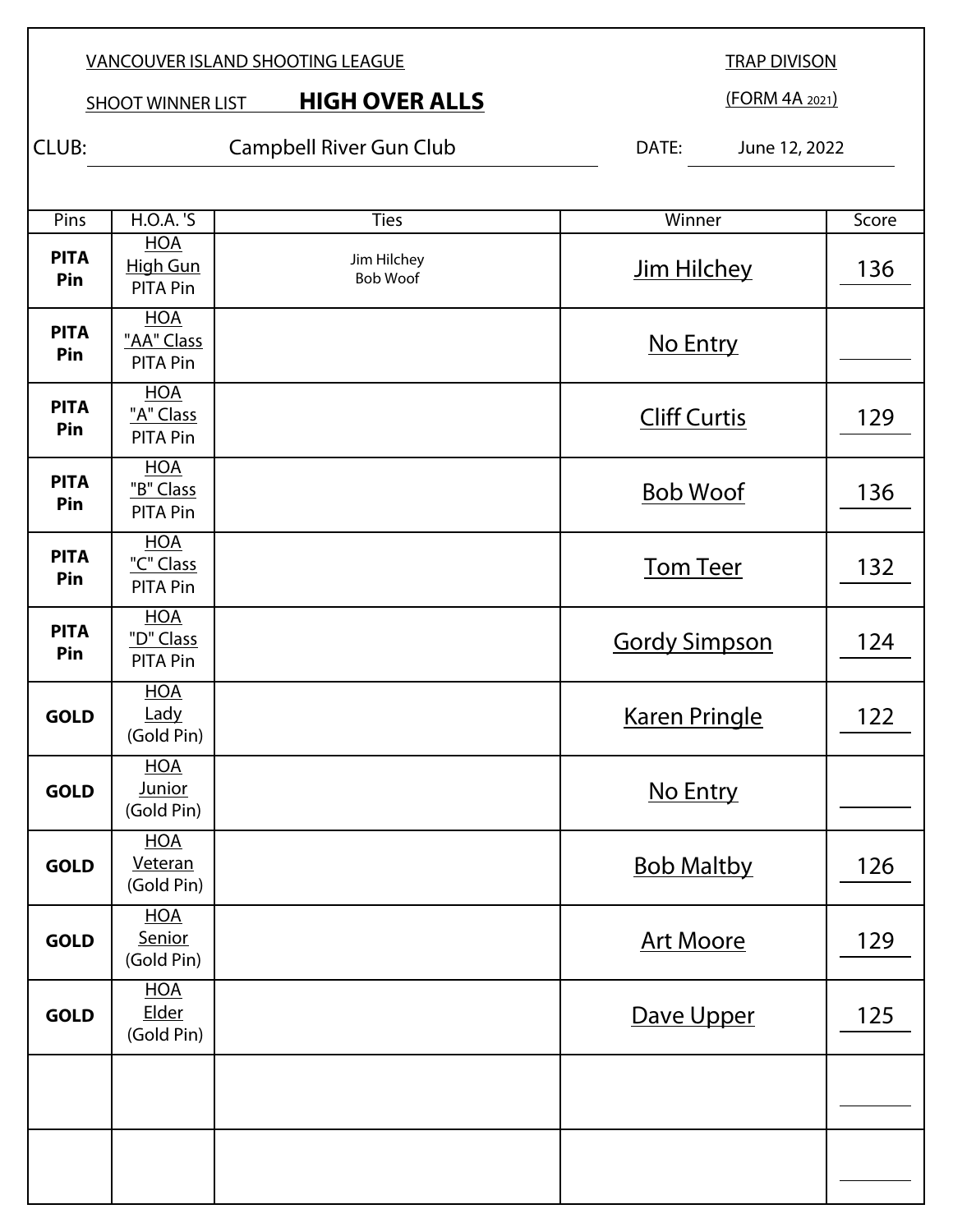SHOOT WINNER LIST **HANDICAP** 

TRAP DIVISON

(FORM 4C 2021CC)

Total Entered: 17

| Pins         | 16 YARD                                      | <b>Ties</b> | Winner                | Score |
|--------------|----------------------------------------------|-------------|-----------------------|-------|
| <b>Red</b>   | <b>High Gun</b><br>Long yardage<br>(Red Pin) |             | Jim Hilchey           | 42    |
| <b>Red</b>   | High Gun<br>Short yardage<br>(Red Pin)       |             | <b>Karen Pringle</b>  | 43    |
| <b>Green</b> | <b>High Gun</b><br>Lady<br>(Green Pin)       |             | <b>Brenda Simpson</b> | 42    |
| <b>Green</b> | <b>High Gun</b><br>Junior<br>(Green Pin)     |             | No Entry              |       |
| <b>Green</b> | <b>High Gun</b><br>Veteran<br>(Green Pin)    |             | <b>Bob Maltby</b>     | 39    |
| <b>Green</b> | <b>High Gun</b><br>Senior<br>(Green Pin)     |             | <b>Bob Woof</b>       | 41    |
| <b>Green</b> | <b>High Gun</b><br>Elder<br>(Green Pin)      |             | Dave Upper            | 40    |
|              |                                              |             |                       |       |
|              |                                              |             |                       |       |
|              |                                              |             |                       |       |
|              |                                              |             |                       |       |
|              |                                              |             |                       |       |
|              |                                              |             |                       |       |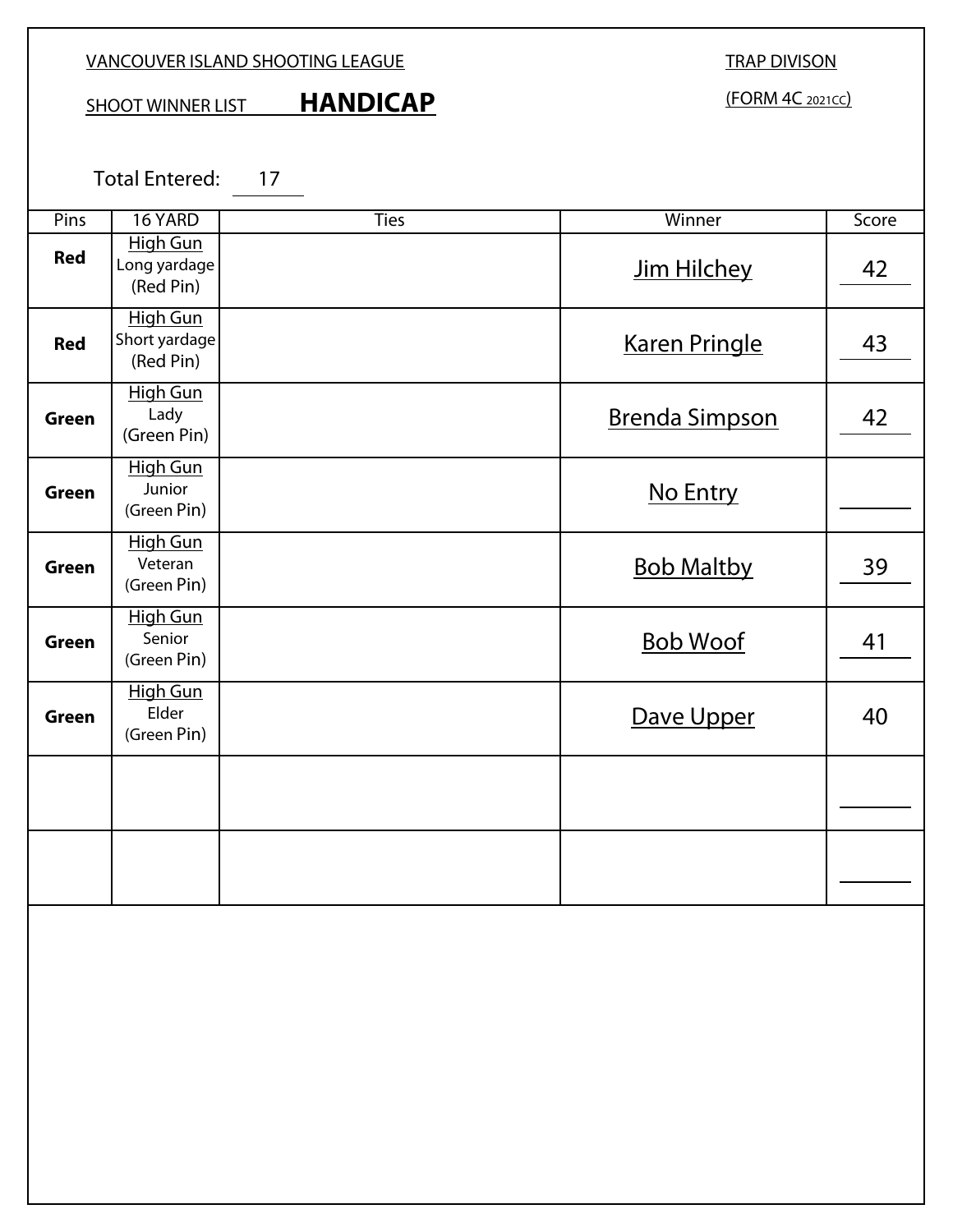## SHOOT WINNER LIST **16 YARD**

TRAP DIVISON (FORM 4B 2021CC)

Total Entered: 18

| Pins          | 16 YARD                                 | <b>Ties</b> | Winner               | Score |
|---------------|-----------------------------------------|-------------|----------------------|-------|
| Gold          | "AA" - Class<br>16 Yard<br>(Gold Pin)   |             | No Entry             |       |
| <b>Silver</b> | "A" - Class<br>16 Yard<br>(Silver Pin)  |             | Jim Hilchey          | 49    |
| <b>Blue</b>   | "B" - Class<br>16 Yard<br>(Blue Pin)    |             | <b>Bob Woof</b>      | 50    |
| <b>Bronze</b> | "C" - Class<br>16 Yard<br>(Bronze Pin)  |             | <b>Tom Teer</b>      | 47    |
| <b>Bronze</b> | "D" - Class<br>16 Yard<br>(Bronze Pin)  |             | <b>Tracy Savage</b>  | 45    |
| <b>Green</b>  | Lady<br>16 Yard<br>(Green Pin)          |             | <b>Karen Pringle</b> | 45    |
| <b>Green</b>  | <b>Junior</b><br>16 Yard<br>(Green Pin) |             | No Entry             |       |
| <b>Green</b>  | Veteran<br>16 Yard<br>(Green Pin)       |             | <b>Bob Maltby</b>    | 44    |
| <b>Green</b>  | Senior<br>16 Yard<br>(Green Pin)        |             | Dave Wade            | 48    |
| Green         | <b>Elder</b><br>16 Yard<br>(Green Pin)  |             | Dave Upper           | 46    |
| "B" UNC       | B.C.T.A<br>Unclassified<br>Pin          |             | No Entry             |       |
|               |                                         |             |                      |       |
|               |                                         |             |                      |       |